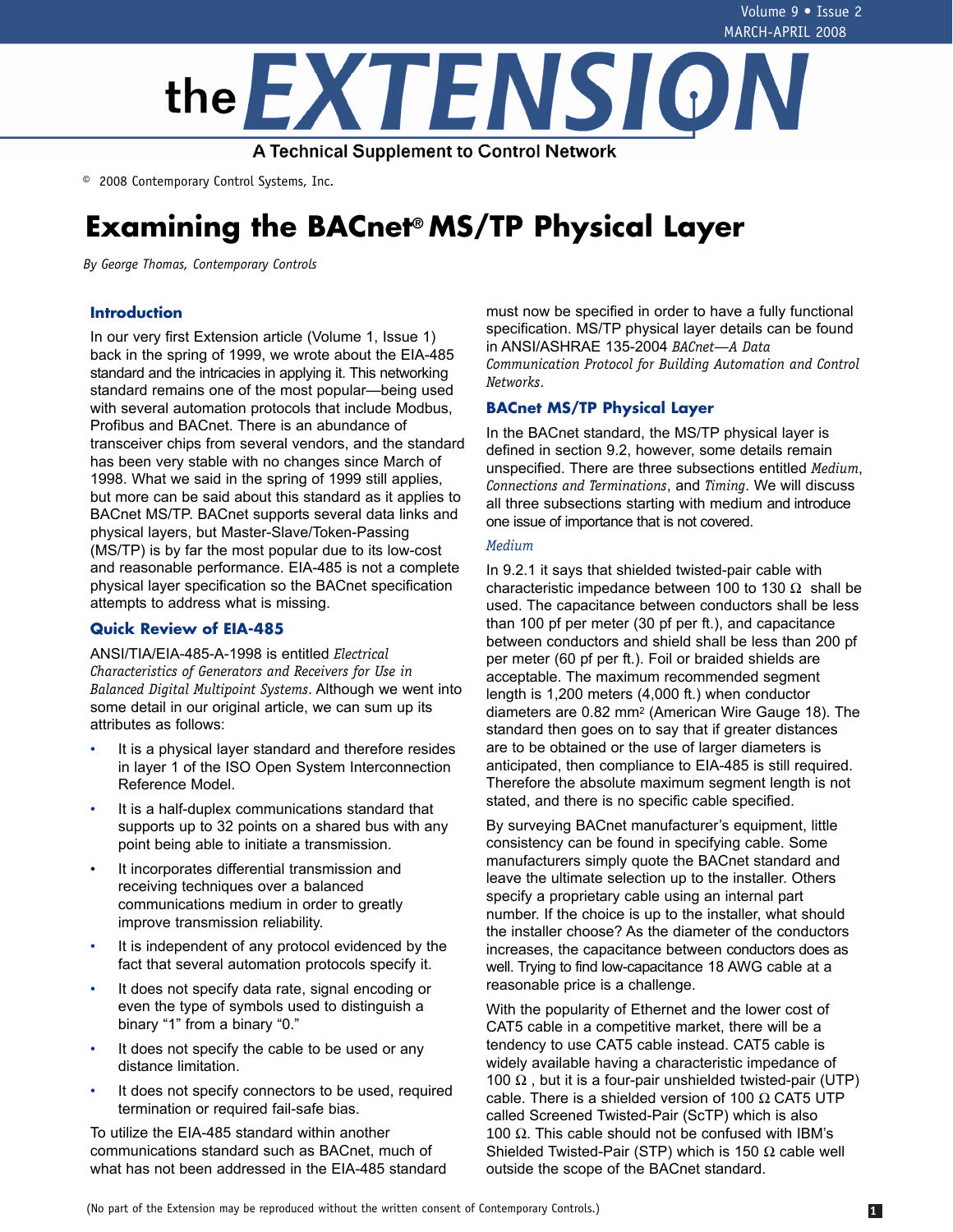As we will learn later, terminating 100  $\Omega$  cable will be difficult due to the lower impedance.

The other approach is to use cable specifically designed for EIA-485 communication. All the major cable manufacturers carry such cables with characteristic impedances of 120 Ω. Shielded versions are available with plenum and non-plenum ratings. But how many twisted-pairs are needed? Looking at Figure 1 you would think one twisted-pair is sufficient and in most cases this would be correct. Figure 1 represents a typical diagram for a 2-wire non-isolated EIA-485 implementation, but there is an implied third wire which is the common ground of all the transceivers. EIA-485 clearly states that "proper operation of the interface circuits requires the presence of a signal common path between the circuit commons of the equipment connected along the balanced interconnecting [media]." This path could be the power supply common or earth connection. It can also be a third wire which will be discussed later when isolated transceivers are introduced.



**Figure 1. EIÅ-485 bus from the BACnet MS/TP section showing two types of fail-safe bias.**

## *Connections and Terminations*

In Figure 1 you will find the same EIA-485 network, as shown as Figure 9-1 in the BACnet standard, identifying three types of nodes. The node on the right has no failsafe bias but has applied termination. The middle node has only a weak fail-safe bias which the standard calls local bias. The node on the left has both a stiff fail-safe bias and termination. This bias is called network bias since it is used to bias the entire network. Either one or two applications of network bias are allowed, but if two are used, then they should be located at the two ends of the bus segment. In the text of the standard it is mentioned that a total of 32 nodes are supported over one segment. Those additional nodes would look like the node in the middle with pull-up and pull-down resistors no less than 47 kΩ. The use of local bias is optional. Termination can only be applied at each end of the segment and the value must be 120  $\Omega$  ±5%. Although a separate bus receiver and bus driver are shown per node, collectively they are referred to as a transceiver.

There are two important parameters that can be found in the EIA-485 standard as well as in transceiver data sheets. The first is the receiver's undefined input voltage range, and the second is the driver's minimum drive current.

At the receiver, a differential input voltage from zero to ±200 mV is undefined. Voltages beyond this range are defined as being either a logic "0" or logic "1." The floating of the differential input could yield an



**Figure 2. Calculating the equivalent termination resistance and bias.**

unpredictable output so some fail-safe bias is provided such as is done to the middle node in Figure 1. A weak bias is applied to guarantee a defined output state of the receiver if the cable is disconnected. A 47 k $\Omega$  resistor pulls the non-inverting input high and another 47 k $\Omega$ resistor pulls the inverting line low—forcing the receiver output to a logic "1" state which is the *idle* state of the bus. Newer receivers have built-in fail-safe bias eliminating the need for external 47 kΩ resistors. Internal values can be as high as 120 kΩ, but weak fail-safe resistors are useless when the cable is connected and a 120  $\Omega$ terminating resistor is applied at the end of the bus segment. The fail-safe bias would immediately collapse below the ±200 mV level with the potential of false detection of logic states by the receiver during idle conditions. When the bus is being driven by one of the nodes, fail-safe bias is not an issue since the bus will be in one of the two defined states. When no driver is enabled, the bus becomes idle with a potential risk of false signaling due to noise and ringing on the bus as the bus voltage collapses towards the undefined input region. The use of weak fail-safe bias is only useful when it is desired to have a defined receiver output when no cable is connected to the receiver input.

The input impedance at each terminal of an EIA-485 receiver is no less than 12 kΩ, and this value is called a *unit load*. One unit load is much greater than the typical termination resistor so the termination resistance on the right-hand side is considered 120  $\Omega$ . The same is not true on the left-hand side since the 510  $\Omega$  bias resistors play a role.

We need to determine the effective termination resistance of the bias/terminator combination which is best done using Thévenin's Theorem.

What we want to do is to represent the bias/termination network as a 2-terminal network to ease our understanding of the circuit. The first step is to find the open-circuit voltage Voc (Figure 2a) which is accomplished by making a simple voltage divider calculation. This results in Voc = 526 mV. The next step is to determine the equivalent impedance of the network by first representing the independent voltage and current sources by their internal impedance. For voltage sources it is zero ohms and for current sources it is infinite ohms. Treating the 5 Volt power supply as a zero ohm resistor in Figure 2b, we determine the equivalent resistance of the series/ parallel combination of resistors which yields Rth = 107  $\Omega$ . The Thévenin equivalent circuit is shown in Figure 2c with Voc representing the bias and Rth representing the termination.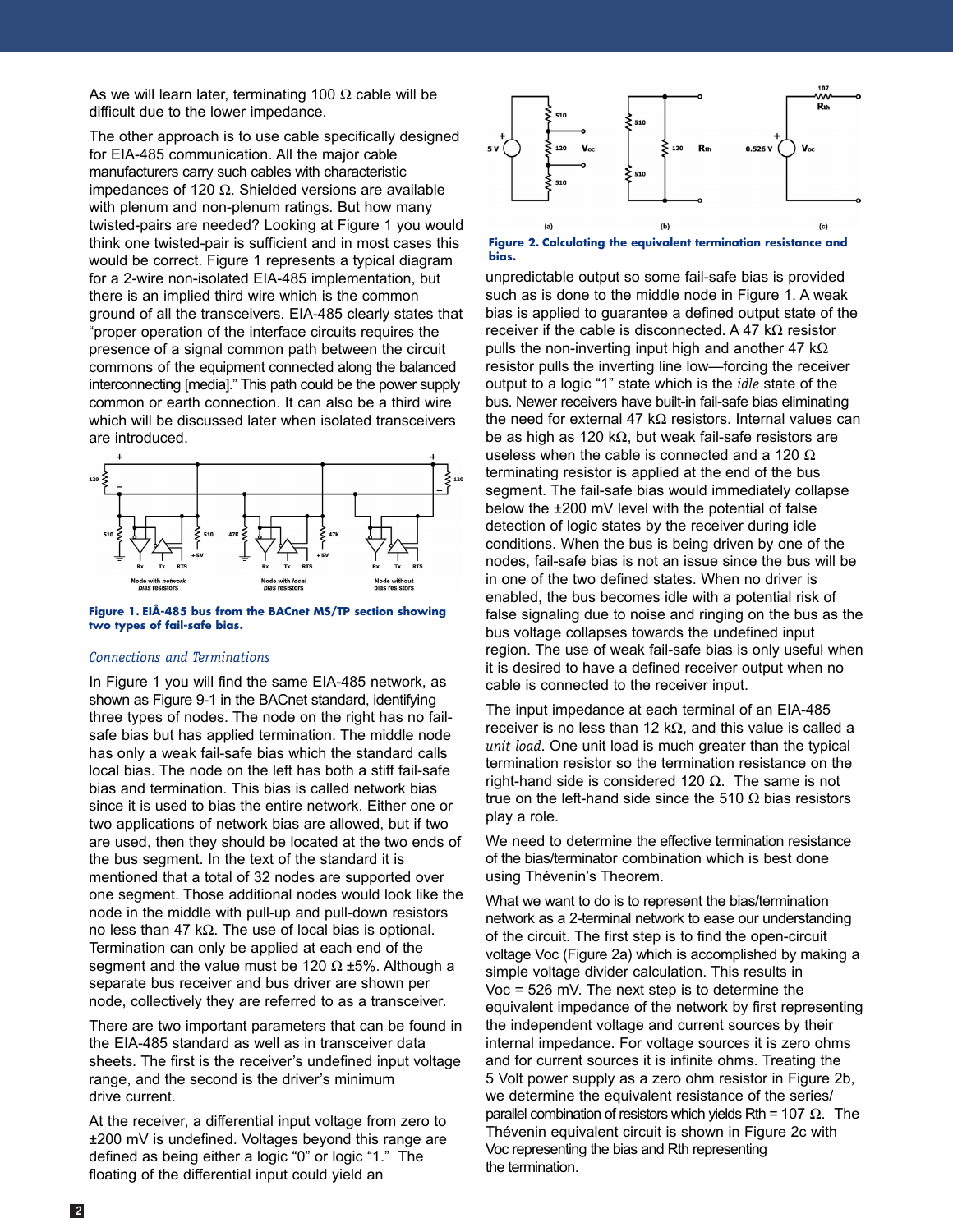Notice that the effective termination resistance is not 120  $\Omega$  and is not even within the 5% tolerance of the termination resistance called out in the BACnet specification. There is no mention in the BACnet standard as to the acceptable amount of bias. However, from the EIA-485 standard we know it must be greater than ±200 mV so the 526 mV value appears acceptable.



**Figure 3. The bias Vb at the end of the segment will be less due to conductor resistance.**

The next step is to take the equivalent circuits of both the right- and the left-hand sides and insert the cable resistance (Rc) for the longest possible segment length between these end nodes as shown in Figure 3. For 18 AWG cable the conductor resistance is 6.8  $\Omega$  per 1000 ft. so a 4000 ft. run would equal 27.2  $\Omega$ . However, since we need to consider the return path the overall resistance is double this amount. Inserting the conductor resistance for Rc equal to 27.2  $\Omega$  and doing a voltage divider equation yields a bias voltage (Vb) of 224 mV which is still above the minimum.





If we had substituted a lower-capacitance cable with conductor sizes of 24 AWG, the resistance per 1000 ft. jumps to 24 ohms. If we redo our calculations by inserting 96 ohms for Rc, Vb becomes 150 mV which is below the min. Therefore a single point of fail-safe bias at the end of a segment does not guarantee adequate bias at the far-end. It is possible to put the same bias in the middle of the 4000 ft. segment and move the termination resistors to each end of the segment. This would result in the circuit of Figure 4. The value of Rc is cut in half to 48  $Ω$  but there is resistance on both sides of the bias point. Calculating the resulting bias at each end would yield a Vb of 266 mV which is above the minimum while using this low-capacitance cable. However, it should be noted that with a single point of bias, bias is not uniform over the entire bus segment due to voltage drops along the segment.

Look at Figure 5 where bias is applied at both ends of the segment. Because of the equal bias potentials at the two end-points, there are no voltage drops along the segment, meaning that the same 526 mV of bias exists all along the bus segment. Of course, the assumption here is that the middle nodes have infinite impedance when we know they represent approximately one unit load. If we had applied local fail-safe bias to all 30 middle nodes, an additional loading of four unit loads would be realized. This added loading will create a droop in bias in the middle of the bus segment assuming equal distribution of nodes, but it is clear that applying redundant bias at the end points is superior to a single point of bias.

Adding bias of any form increases the bus loading so we must again refer to the EIA-485 specification. A driver must be able to generate no less than 1.5 V into 60  $\Omega$ along with 32 unit loads. Most commercial transceivers can do better than that, but it is best to keep the equivalent termination resistance at 120 ohms each (two in parallel equals 60  $\Omega$ ) and increase the local bias resistors as much as possible.



**Figure 5. Applying equal bias at the end-points would theoretically eliminate any voltage drops due to conductor resistance.**

Instead of the 510/120/510 combination used in the BACnet specification, a 720/130/720 combination provides a 120 ohms effective termination with 414 mV of bias. Unit loading can be reduced as well by incorporating 1/2 load and 1/4 load receivers.

#### *Timing*

In subsection 9.2.3 it is mentioned that non-return to zero (NRZ) encoding is used. Since NRZ encoding utilizes the complete bit time for each symbol, the baud rate and data rate are the same. The standard mentions an upper limit of 76,800 bps, but practice has shown that higher speeds are frequently used. To accomplish these speeds a closer attention to cable selection is required.

#### *Isolated EIA-485 Circuits*

There is no mention in the BACnet standard of isolated EIA-485 circuits other than the comment that for those segments that span between buildings there shall be at least 1500 V of electrical isolation between EIA-485 signal conductors and digital ground. In order to meet this requirement we would need an isolated EIA-485 design which we call a 3-wire transceiver. In Figure 6, the typical 2-wire transceiver is shown with an implied third wire being the circuit common. If all of the 2-wire nodes shared the same power supply source, then there would be a consistent common reference between all nodes and no need to run a third wire between circuit commons.